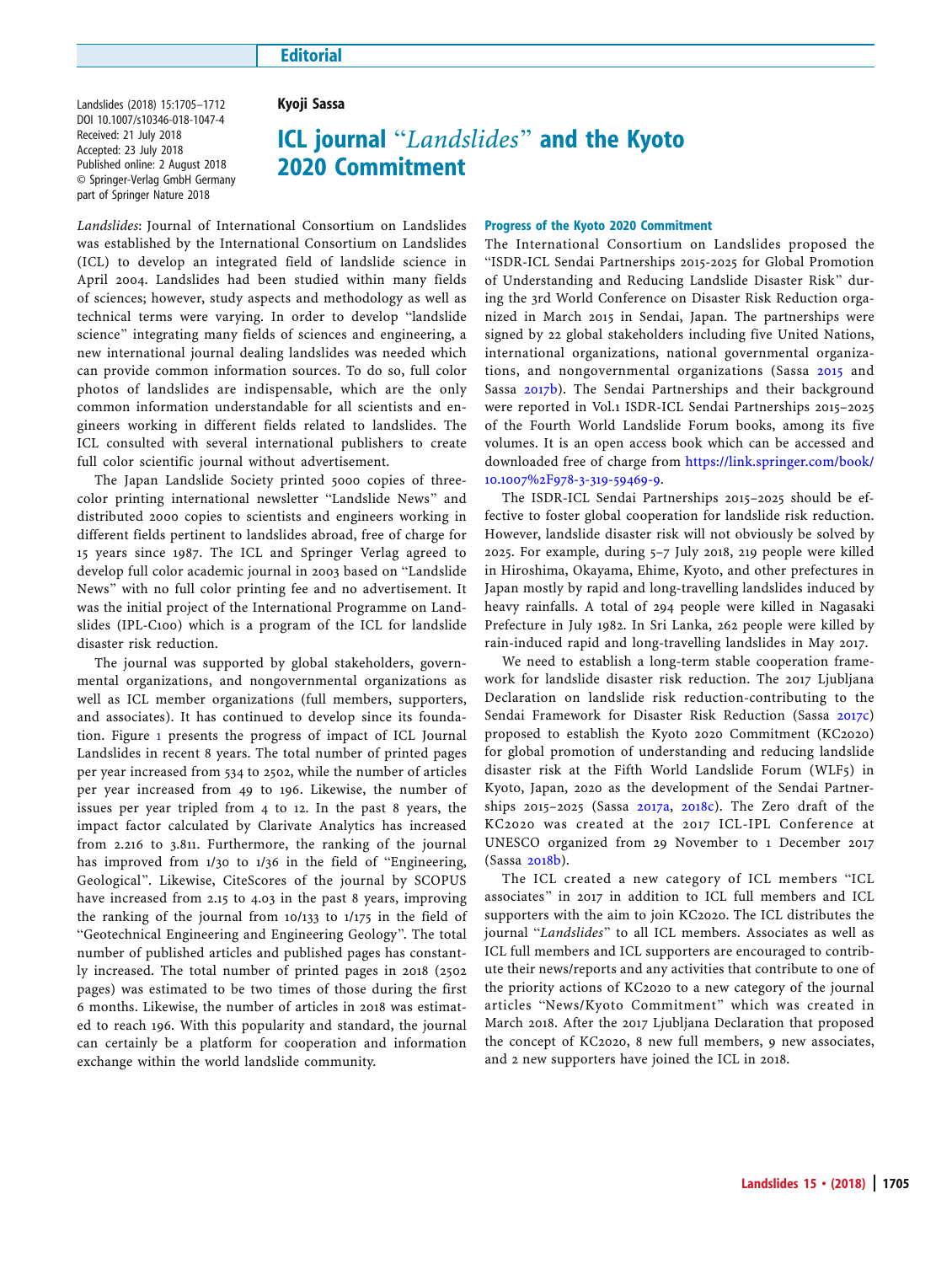<span id="page-1-0"></span>

Fig. 1 Progress of the impact of ICL journal "Landslides" for the world landslide community

The secretariat of the ICL sent a letter on 26 May 2018 to ICL members asking their willingness to join KC2020 and possible contribution to 10 priority actions proposed in the Zero draft of KC2020. Until 20 July 2018, the secretariat received 22 replies. These first responses for Zero draft of KC2020 will be informative for other members and organizations who are considering to join KC2020 and on the discussion to develop the Zero draft on 1–4

December 2018 in Kyoto, Japan. The priority actions (Table 1), the first responses (Table [2](#page-2-0)) and the graph of the number priority actions raised by the initial members (Fig. [2\)](#page-7-0), are attached below.

Figure [2](#page-7-0) presents that most of the members are willing to contribute priority action 2 "Advance hazard and vulnerability mapping", priority action 3 "Improve the technologies for monitoring, testing, analyzing, simulating, and effective early warning^,

| <b>Priority</b><br>action | <b>Activities</b>                                                                                                                                                                                                                                                                                                                                                                                                                                                                                                                                          |
|---------------------------|------------------------------------------------------------------------------------------------------------------------------------------------------------------------------------------------------------------------------------------------------------------------------------------------------------------------------------------------------------------------------------------------------------------------------------------------------------------------------------------------------------------------------------------------------------|
| Action 1                  | Promote the development of people-centered early warning technology for landslides with increased precision and reliable prediction<br>both in time and location, especially in a changing climate context.                                                                                                                                                                                                                                                                                                                                                |
| Action 2                  | Advance hazard and vulnerability mapping, including vulnerability and risk assessment with increased precision, as well as reliability as<br>part of multi-hazard risk identification and management.                                                                                                                                                                                                                                                                                                                                                      |
| Action 3                  | Improve the technologies for monitoring, testing, analyzing, simulating, and effective early warning for landslides suitable for specific<br>regions considering natural, cultural, and financial aspects.                                                                                                                                                                                                                                                                                                                                                 |
| Action 4                  | Apply the ISDR-ICL Landslide Interactive Teaching Tools to landslide prone areas and improve these with responses from users in<br>developed and less developed countries.                                                                                                                                                                                                                                                                                                                                                                                 |
| Action 5                  | Promote open communication with society through integrated research, capacity building, knowledge transfer, awareness-raising,<br>training, and educational activities to enable societies to develop effective policies and strategies for reducing landslide disaster risk, to<br>strengthen their capacities for preventing hazards to develop into major disasters, and to enhance the effectiveness and efficiency of<br>relief programs.                                                                                                             |
| Action 6                  | Investigate the effect of climate change on large-scale landslides and debris flows and promote the development of effective prediction<br>of localized rainfall to provide earlier warning and evacuation especially in developing countries.                                                                                                                                                                                                                                                                                                             |
| Action 7                  | Investigate the mechanism and dynamics of submarine landslides during earthquakes that may cause or enhance tsunamis, as well as<br>develop and upgrade its hazard assessment and mitigation measures.                                                                                                                                                                                                                                                                                                                                                     |
| Action 8                  | Promote geotechnical studies of catastrophic megaslides and develop their prediction and hazard assessment.                                                                                                                                                                                                                                                                                                                                                                                                                                                |
| Action 9                  | Foster new initiatives to study research frontiers in understanding and reducing landslide disaster risk by promoting joint efforts by<br>researchers, policy makers, and funding agencies.                                                                                                                                                                                                                                                                                                                                                                |
| Action 10                 | Facilitate and encourage monitoring, reporting on, and assessing progress made, through the organization of progress report meetings<br>at the regional and national level, to take place in respective countries, in order to show delivery and performance on progress made<br>towards achieving the Kyoto 2020 Commitment priority actions no.1-9. Participating parties and relevant stakeholders reporting on<br>deliveries and achievements at these meetings are invited to report on this progress in the monthly full color journal "Landslides". |

Table 1 Priority actions of the Zero draft of KC2020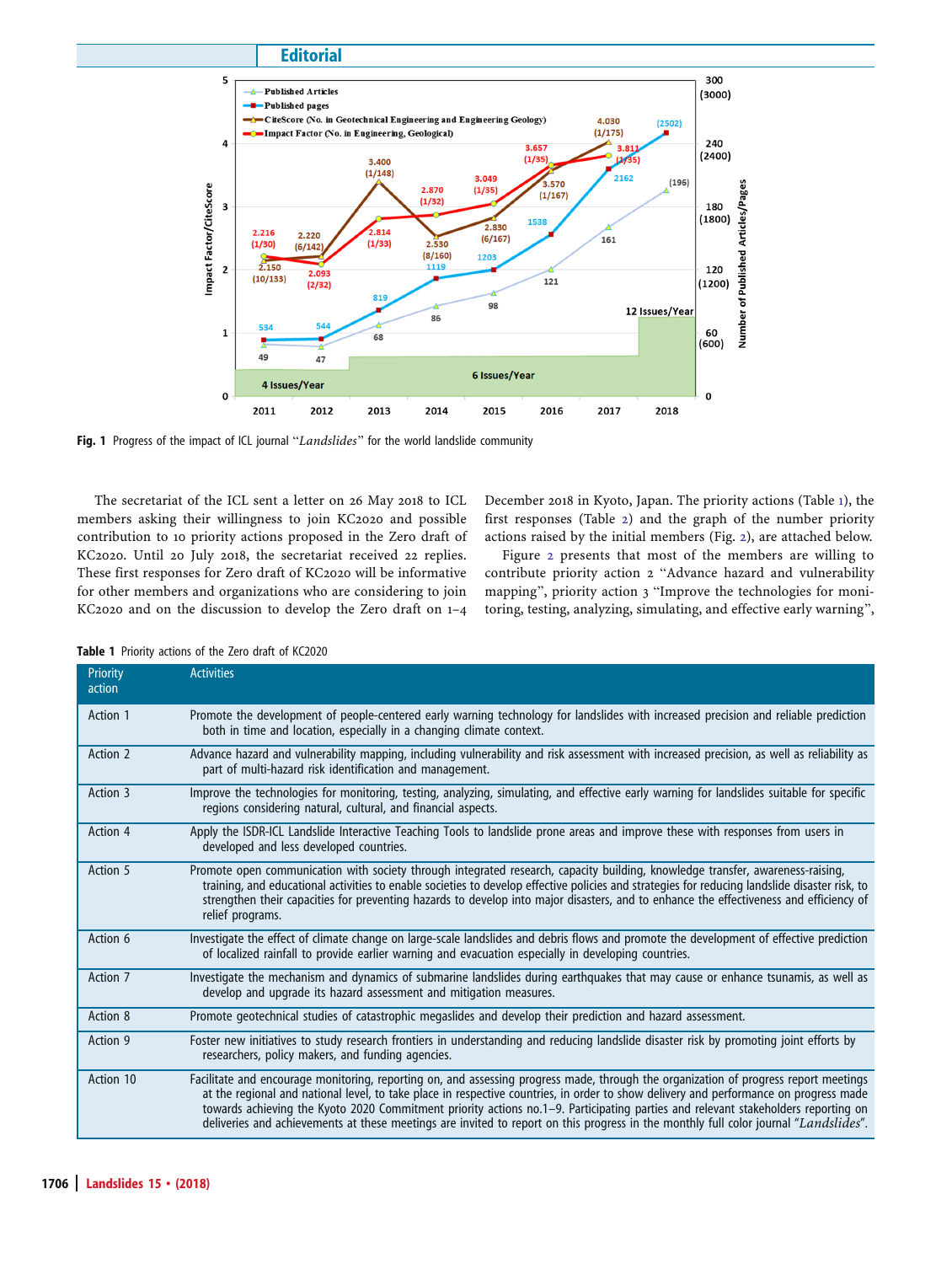## <span id="page-2-0"></span>Table 2 List of organizations willing to join KC2020 and their selected priority actions (as of 20 July 2018)

| No.            | Name of ICL full member organizations                                                                                                                                                                                                                                                                                                                                                                                                                                                                                                                                                                                                                                                                                                                                                                                                                                                                                                                                                                                                                                                                                                                                                                                                                                                                                                                                                                                                                                                                                                                                                                                                                                                                                                              | <b>Board member</b> | <b>Alternative</b><br>member |
|----------------|----------------------------------------------------------------------------------------------------------------------------------------------------------------------------------------------------------------------------------------------------------------------------------------------------------------------------------------------------------------------------------------------------------------------------------------------------------------------------------------------------------------------------------------------------------------------------------------------------------------------------------------------------------------------------------------------------------------------------------------------------------------------------------------------------------------------------------------------------------------------------------------------------------------------------------------------------------------------------------------------------------------------------------------------------------------------------------------------------------------------------------------------------------------------------------------------------------------------------------------------------------------------------------------------------------------------------------------------------------------------------------------------------------------------------------------------------------------------------------------------------------------------------------------------------------------------------------------------------------------------------------------------------------------------------------------------------------------------------------------------------|---------------------|------------------------------|
| 1              | Institute of Mountain Hazards and Environment, Chinese Academy of Sciences, China                                                                                                                                                                                                                                                                                                                                                                                                                                                                                                                                                                                                                                                                                                                                                                                                                                                                                                                                                                                                                                                                                                                                                                                                                                                                                                                                                                                                                                                                                                                                                                                                                                                                  | Peng Cui            | Lijun Su                     |
|                | The Institute of Mountain Hazards and Environment, Chinese Academy of Sciences (IMHE-CAS) is an important academic center for mountain<br>science research, especially mountain hazards mitigation in China. The IMHE-CAS is a founding member of ICL since 2002. Since 2006, the<br>IMHE-CAS has been appointed as the secretariat office of Chinese committee of International Center for Integrated Mountain Development. At<br>the national level, the IMHE-CAS is the official center of the mountain branch of the Geography Society of China and the Geography Society of<br>Sichuan, and the debris flow and landslide subcommittee of Chinese Society of Water and Soil Conservation. The IMHE-CAS focuses on the<br>formation and prevention of debris flow, landslide, and mountain torrent, especially the stability and transfer process of rock and soil. The<br>scientific object is to reveal the slope and valley processes and their transition to hazards by combining field surveys, simulation experiments,<br>and theoretical analysis, and to develop the principles and techniques of geotechnical and ecological countermeasures. The IMHE-CAS has<br>made a series of achievements in the study of mountain hazards and earth surface process, and outstanding contribution to mainline railway<br>and road disaster mitigation, oil and gas pipeline disaster prevention, and Wenchuan earthquake relief and postearthquake reconstruction. The<br>achievements of systematic techniques for disaster mitigation along traffic lines in the mountainous areas in Western China won the national<br>second-class award for science and technology progress in 2009.<br>Contribution to KC2020: Actions 2, 3, 5, 6, and 8 |                     |                              |
| $\overline{2}$ | Faculty of Engineering, China University of Geosciences, China                                                                                                                                                                                                                                                                                                                                                                                                                                                                                                                                                                                                                                                                                                                                                                                                                                                                                                                                                                                                                                                                                                                                                                                                                                                                                                                                                                                                                                                                                                                                                                                                                                                                                     | <b>Huiming Tang</b> | Yuyong Jiao                  |
|                | The Faculty of Engineering of China University of Geosciences (FOE-CUG) is a comprehensive institution for higher education, scientific research,<br>and industrial application. FOE-CUG has the engineering research center of the ministry of education for geotechnical drilling and protection,<br>and the geological disaster research center of the ministry of education for the Three Gorges Reservoir (TGR) region of the Yangtze river.<br>FOE-CUG has a national level teaching team of engineering geology. FOE-CUG has also been undertaking a National Basic Research Program<br>(973 program) and a National Key Technologies R&D Program of China about mitigation and risk assessment of landslides from 2013 to 2021.<br>With the TGR region as a representative research area, FOE-CUG has established several landslide geohazard research bases including the<br>Badong field test site and the Majiagou landslide field test site since 2003. Various in situ experiments and monitoring projects, such as<br>large-scale geotechnical tests, underground hydrological tests, and surface and subsurface monitoring, can be operated with the help of these<br>research bases. The expertise of the organization includes multi-field monitoring techniques, evolution mechanism, forecast, prevention, and<br>mitigation of landslides.                                                                                                                                                                                                                                                                                                                                                                                     |                     |                              |
|                | Contribution to KC2020: Actions 1, 2, 3, 5, 6, 8, and 9                                                                                                                                                                                                                                                                                                                                                                                                                                                                                                                                                                                                                                                                                                                                                                                                                                                                                                                                                                                                                                                                                                                                                                                                                                                                                                                                                                                                                                                                                                                                                                                                                                                                                            |                     |                              |
| 3              | Northeast Forestry University, The Cold Region Science and Engineering Research Institute,<br>China                                                                                                                                                                                                                                                                                                                                                                                                                                                                                                                                                                                                                                                                                                                                                                                                                                                                                                                                                                                                                                                                                                                                                                                                                                                                                                                                                                                                                                                                                                                                                                                                                                                | Wei Shan            | Ying Guo                     |
|                | The Cold Region Science and Engineering Research Institute combines the research strengths and advantages of the relevant disciplines of<br>Northeast Forestry University of China and focuses on the environmental and engineering geological problems caused by the degradation of<br>permafrost in the permafrost regions of Northeast China under the background of climate change. It aims to solve the major natural resources<br>and environmental issues related with national sustainable development to provide advice for major project construction decisions in<br>permafrost regions, as well as to improve their innovate ability. The institute has a "postdoctoral scientific research station" approved by the<br>Chinese government and recruits postdoctoral research fellows. It has Ph.D. authorization discipline of traffic disaster prevention and reduction<br>discipline in cold area and recruits doctoral students independently. The institute relies on the Engineering Consulting and Design Institute of<br>Northeast Forestry University to provide consulting services for local engineering construction, and has achieved a good reputation and has<br>been rewarded by the government and project construction units. The institute has a temperature control laboratory and related indoor<br>experimental equipment and has a Sun Wu field observation station with equipment and vehicles supporting field monitoring and exploration.                                                                                                                                                                                                                                                                    |                     |                              |
|                | Contribution to KC2020: Actions 1, 2, 3, 6, and 9                                                                                                                                                                                                                                                                                                                                                                                                                                                                                                                                                                                                                                                                                                                                                                                                                                                                                                                                                                                                                                                                                                                                                                                                                                                                                                                                                                                                                                                                                                                                                                                                                                                                                                  |                     |                              |
| 4              | Charles University, Faculty of Science, Department of Physical Geography and Geoecology,<br>Czech Republic                                                                                                                                                                                                                                                                                                                                                                                                                                                                                                                                                                                                                                                                                                                                                                                                                                                                                                                                                                                                                                                                                                                                                                                                                                                                                                                                                                                                                                                                                                                                                                                                                                         | Vít Vilímek         |                              |
|                | The Department of Physical Geography and Geoecology of the Faculty of Science of Charles University has been one of the founding members of<br>ICL since the early beginning in 2002. Key research and education themes include natural hazards and risks (including landslides). The<br>department provides training in bachelor's, master's, and doctoral studies, with an emphasis on international cooperation in doctoral studies.<br>Since 2008, Charles University has been considered a World Centre of Excellence on Landslide Risk Reduction in four consecutive periods (in<br>cooperation with the Czech Academy of Sciences since 2014). In addition to classic themes like mapping and monitoring, research themes<br>focus on subjects such as rainfall thresholds, dating by tree rings analysis, or the use of remote sensing data (in cooperation with the<br>Department of Applied Geoinformatics and Cartography). From a regional point of view, research is concentrated to central Europe as well as<br>Latin America (e.g., Peru, Colombia) and Africa (Ethiopia).                                                                                                                                                                                                                                                                                                                                                                                                                                                                                                                                                                                                                                                         |                     |                              |
|                | Contribution to KC2020: Actions 2, 4, 5, 6, and 9                                                                                                                                                                                                                                                                                                                                                                                                                                                                                                                                                                                                                                                                                                                                                                                                                                                                                                                                                                                                                                                                                                                                                                                                                                                                                                                                                                                                                                                                                                                                                                                                                                                                                                  |                     |                              |
| 5              | National University of Colombia, Colombia                                                                                                                                                                                                                                                                                                                                                                                                                                                                                                                                                                                                                                                                                                                                                                                                                                                                                                                                                                                                                                                                                                                                                                                                                                                                                                                                                                                                                                                                                                                                                                                                                                                                                                          | Guillermo Ávila     | Álvaro González              |
|                | The geotechnical group of the Department of Civil and Agricultural Engineering of the National University of Colombia has developed multiple<br>works of geohazard evaluations and natural risks assessment, as well as methodological guides to improve and standardize the studies of this<br>nature. At the university, slope stability and geotechnical risk courses are held periodically both at undergraduate and postgraduate levels. The<br>professors and students of the doctorate and the master's degree in geotechnical engineering develop research projects that have contributed<br>in a significant way to the knowledge of the processes of slope instability in the local environment and to the processes of land planning. The<br>department has a very modern geotechnical laboratory equipped with static and dynamic soil and rock tests facilities, equipment for testing<br>large samples as gravels under triaxial conditions, and a laboratory for large-scale models. Research has also been carried out on numerical<br>models of slope and rock stability and travel distance post failure, land subsidence and soil cracking processes, characterization and<br>improvement of materials, and studies on partially saturated soils.                                                                                                                                                                                                                                                                                                                                                                                                                                                                               |                     |                              |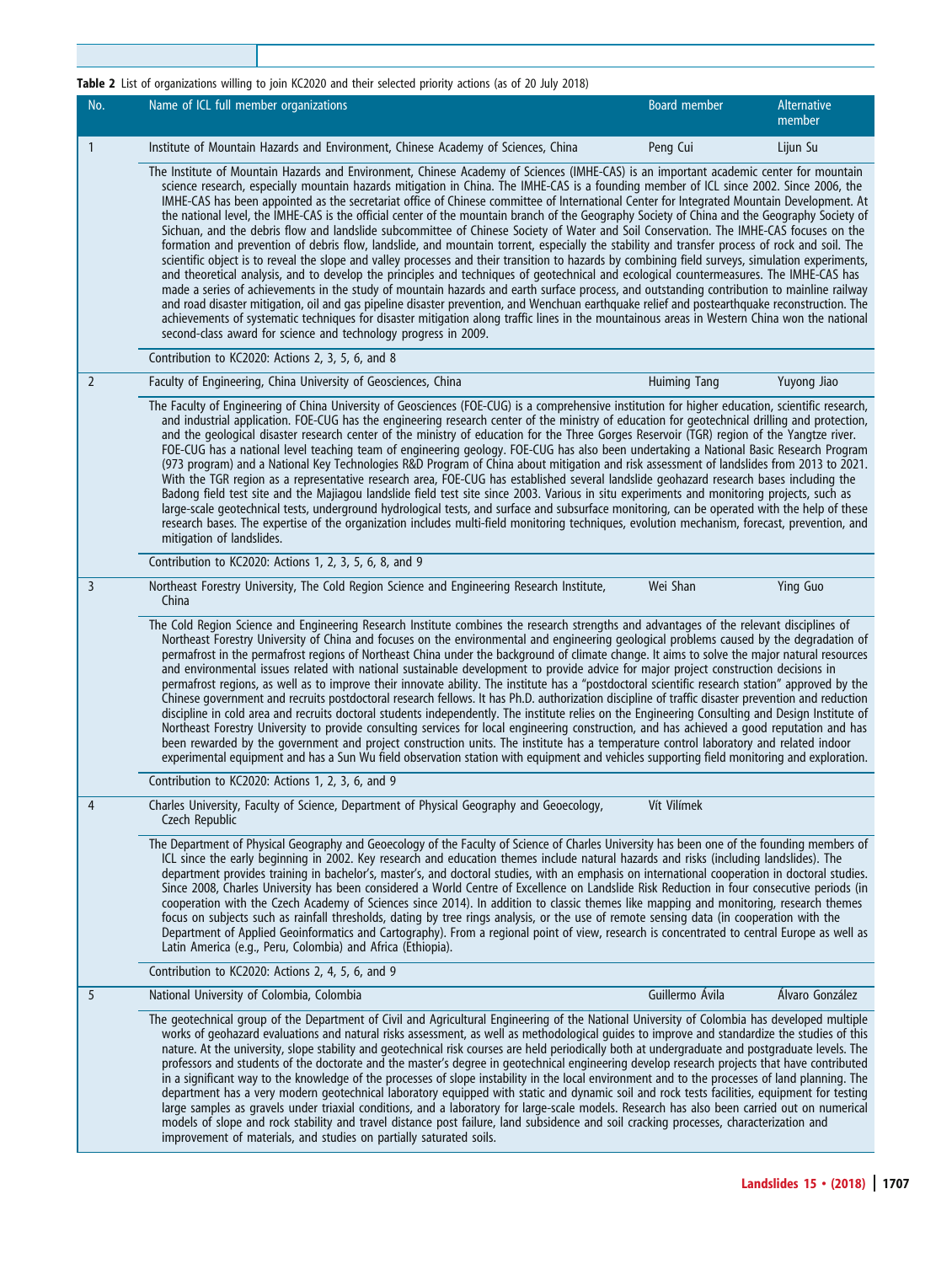|                 | <b>Editorial</b>                                                                                                                                                                                                                                                                                                                                                                                                                                                                                                                                                                                                                                                                                                                                                                                                                                                                                                                                                                                                                                                                                                                                                                                                                                                                                                                                                                                                                                                                                                                                                                                                                                                                                     |                     |                              |  |
|-----------------|------------------------------------------------------------------------------------------------------------------------------------------------------------------------------------------------------------------------------------------------------------------------------------------------------------------------------------------------------------------------------------------------------------------------------------------------------------------------------------------------------------------------------------------------------------------------------------------------------------------------------------------------------------------------------------------------------------------------------------------------------------------------------------------------------------------------------------------------------------------------------------------------------------------------------------------------------------------------------------------------------------------------------------------------------------------------------------------------------------------------------------------------------------------------------------------------------------------------------------------------------------------------------------------------------------------------------------------------------------------------------------------------------------------------------------------------------------------------------------------------------------------------------------------------------------------------------------------------------------------------------------------------------------------------------------------------------|---------------------|------------------------------|--|
|                 | Table 2 (continued)                                                                                                                                                                                                                                                                                                                                                                                                                                                                                                                                                                                                                                                                                                                                                                                                                                                                                                                                                                                                                                                                                                                                                                                                                                                                                                                                                                                                                                                                                                                                                                                                                                                                                  |                     |                              |  |
| No.             | Name of ICL full member organizations                                                                                                                                                                                                                                                                                                                                                                                                                                                                                                                                                                                                                                                                                                                                                                                                                                                                                                                                                                                                                                                                                                                                                                                                                                                                                                                                                                                                                                                                                                                                                                                                                                                                | <b>Board member</b> | <b>Alternative</b><br>member |  |
|                 | Many professors and students are currently working on comprehensive risk assessment, integrating the technical components with social and<br>environmental aspects, and in these knowledge areas, the National University is widely recognized in Colombia and Latin America.                                                                                                                                                                                                                                                                                                                                                                                                                                                                                                                                                                                                                                                                                                                                                                                                                                                                                                                                                                                                                                                                                                                                                                                                                                                                                                                                                                                                                        |                     |                              |  |
|                 | Contribution to KC2020: Actions 1, 2, 5, and 8                                                                                                                                                                                                                                                                                                                                                                                                                                                                                                                                                                                                                                                                                                                                                                                                                                                                                                                                                                                                                                                                                                                                                                                                                                                                                                                                                                                                                                                                                                                                                                                                                                                       |                     |                              |  |
| 6               | Institute of Rock Structure and Mechanics of the Czech Academy of Sciences (IRSM CAS)                                                                                                                                                                                                                                                                                                                                                                                                                                                                                                                                                                                                                                                                                                                                                                                                                                                                                                                                                                                                                                                                                                                                                                                                                                                                                                                                                                                                                                                                                                                                                                                                                | Josef Stemberk      | Jan Klimeš                   |  |
|                 | The Department of Engineering Geology of the Institute of Rock Structure and Mechanics of the Czech Academy of Sciences (IRSM CAS) is an<br>important center of research focusing on landslides and near-surface fault deformations. It is an ICL member since 2013, and since 2014, the<br>IRSM CAS had been entitled as a World Centre of Excellence (WCoE) on Landslide Risk Reduction by the Global Promotion Committee of<br>International Programme on Landslides of UN-ISDR. At the national level, the IRSM CAS serves as scientific advisory body for various<br>governmental offices formulating sustainable landslide risk reduction strategies and leads multi-disciplinary research of natural hazards<br>performed by group of institutes of the Czech Academy of Sciences focusing on landslide-related knowledge dissemination to public. IRSM CAS<br>has technical equipment and research infrastructure allowing application of a wide range of landslide investigation methods and maintains<br>several international monitoring networks. The used instruments describe 3D, in situ fault deformations on sites mostly located in underground<br>places (caves, galleries) or observe movements of dee-seated landslides in different geological settings. The main research interests of the<br>IRSM CAS team include assessment of landslide susceptibility, hazard as well as risk and its application to disaster risk reduction in different<br>natural and social environments, multi-disciplinary studies of evolution and dynamics of various types of slope deformations, and development<br>of methods for precise long-term monitoring of the geological environment. |                     |                              |  |
|                 | Contribution to KC2020: Actions 2, 3, 5, 9, and 10                                                                                                                                                                                                                                                                                                                                                                                                                                                                                                                                                                                                                                                                                                                                                                                                                                                                                                                                                                                                                                                                                                                                                                                                                                                                                                                                                                                                                                                                                                                                                                                                                                                   |                     |                              |  |
| $\overline{7}$  | National Institute of Disaster Management, New Delhi, INDIA                                                                                                                                                                                                                                                                                                                                                                                                                                                                                                                                                                                                                                                                                                                                                                                                                                                                                                                                                                                                                                                                                                                                                                                                                                                                                                                                                                                                                                                                                                                                                                                                                                          | B. H. Anil Kumar    | Surya Parkash                |  |
|                 | National Institute of Disaster Management (NIDM) was constituted under an Act of Parliament. It has been assigned nodal responsibilities for<br>human resource development, capacity development, training, research, documentation, and policy advocacy in the field of disaster<br>management. It works through strategic partnerships with various ministries and departments of the central, state and local governments,<br>academic, research, and technical organizations in India and abroad and other bi-lateral and multi-lateral international agencies.<br>NIDM was designated as a World Centre of Excellence (WCoE) on Landslide Risk Reduction for the period 2011-2014 by the Global Promotion<br>Committee of International Programme on Landslides (IPL) of UN-ISDR. NIDM has completed an IPL project (IPL-172) on Documentation, Training<br>and Capacity Development for Landslides Risk Management. NIDM has published a training module on comprehensive landslides risk<br>management and launched a web-based self-study course on landslides management (www.nidmssp.in).<br>NIDM contributed towards preparation of National Guidelines on Management of Landslides and Avalanches. The institute represents in the various<br>task forces, working groups, and committees related to landslide studies and management in India.                                                                                                                                                                                                                                                                                                                                          |                     |                              |  |
|                 | Contribution to KC2020: Actions 1, 2, 3, 4, 5, 6, 7, and 9                                                                                                                                                                                                                                                                                                                                                                                                                                                                                                                                                                                                                                                                                                                                                                                                                                                                                                                                                                                                                                                                                                                                                                                                                                                                                                                                                                                                                                                                                                                                                                                                                                           |                     |                              |  |
| 8               | Vellore Institute of Technology, Vellore, Tamil Nadu, India                                                                                                                                                                                                                                                                                                                                                                                                                                                                                                                                                                                                                                                                                                                                                                                                                                                                                                                                                                                                                                                                                                                                                                                                                                                                                                                                                                                                                                                                                                                                                                                                                                          | S S Chandrasekaran  |                              |  |
|                 | Vellore Institute of Technology (VIT) is a leading international research university with over 35,000 students from 60 countries as well as from<br>every state in India. VIT offers 36 undergraduate, 31 postgraduate, and research programs. The Department of Structural and Geotechnical<br>Engineering, School of Civil Engineering conducts research on rainfall-induced landslides by field investigations with instrumentations,<br>laboratory testing, and numerical modeling. The department has well-equipped geotechnical laboratory with advanced soil testing facilities<br>and latest finite element, finite difference, limit equilibrium, and landslide simulation numerical programs for landslide research. The<br>department has undertaken sponsored (by DST, Govt. of India) research project entitled Geotechnical Investigation on Landslides in Nilgiris<br>District of Tamil Nadu, India focusing on geotechnical characterization and identification of causal factors and failure mechanism of<br>rainfall-induced long-runout landslides. The Indian Geotechnical Society (IGS), Vellore Chapter and Indian Society of Earthquake Technology<br>(ISET), Vellore Chapter established by School of Civil Engineering promote closer interaction among scientists and engineers about landslide<br>and earthquake theory and practices. The Center for Disaster Mitigation and Management (CDMM) at VIT involves in research on landslide<br>hazard assessment, early warning systems, and mitigation measures.                                                                                                                                                            |                     |                              |  |
|                 | Contribution to KC2020: Actions 5, 6, and 8                                                                                                                                                                                                                                                                                                                                                                                                                                                                                                                                                                                                                                                                                                                                                                                                                                                                                                                                                                                                                                                                                                                                                                                                                                                                                                                                                                                                                                                                                                                                                                                                                                                          |                     |                              |  |
| 9               | University of Firenze, Earth Sciences Department, Italy                                                                                                                                                                                                                                                                                                                                                                                                                                                                                                                                                                                                                                                                                                                                                                                                                                                                                                                                                                                                                                                                                                                                                                                                                                                                                                                                                                                                                                                                                                                                                                                                                                              | Nicola Casagli      | Veronica Tofani              |  |
|                 | The Department of Earth Sciences of the University of Florence (DST-UNIFI) is an important center for research and higher training in Italy.<br>DST-UNIFI is a founding member of ICL since 2002. Since 2016, the DST-UNIFI has been appointed as UNESCO chair on prevention and<br>sustainable management of geo-hydrological hazards. The mission of the chair is to promote research and development (R&D) for the<br>prevention and management of geo-hydrological hazards in order to support policies and actions of risk reduction. At the national level, since<br>2005, the DST-UNIFI is the official Centre of Competence of the Italian Civil Protection for Remote Sensing and Geo-hydrological hazards. In<br>2008, the DST-UNIFI was entitled as a World Centre of Excellence (WCoE) on Landslide Risk Reduction 2008–2011 by the Global Promotion<br>Committee of International Programme on Landslides of UN-ISDR. This recognition was confirmed for 2011–2014 and for 2014–2017 for third<br>consecutive time. DST-UNIFI has research infrastructure, field instrumentation, technical equipment, and a wide range of dedicated laboratory<br>facilities for the research in the field of landslides. The expertise of the research team includes remote-sensing techniques and application of<br>space-borne and ground-based SAR interferometry, monitoring ground instabilities, and development of early warning systems and GIS-based<br>quantitative models for hazard and risk prediction.<br>Contribution to KC2020: Actions 1, 2, 3, 6, and 9                                                                                                                             |                     |                              |  |
| 10 <sup>°</sup> | CERI Research Centre - Sapienza University of Rome, Italy                                                                                                                                                                                                                                                                                                                                                                                                                                                                                                                                                                                                                                                                                                                                                                                                                                                                                                                                                                                                                                                                                                                                                                                                                                                                                                                                                                                                                                                                                                                                                                                                                                            | Francesca Bozzano   | Carlo Esposito               |  |
|                 | The Research Centre on Geological Risks (CERI) of the University of Rome "Sapienza" was established in 2003 as an inter-departmental center to                                                                                                                                                                                                                                                                                                                                                                                                                                                                                                                                                                                                                                                                                                                                                                                                                                                                                                                                                                                                                                                                                                                                                                                                                                                                                                                                                                                                                                                                                                                                                       |                     |                              |  |
|                 | put together researchers with different backgrounds, the wider frame of natural and anthropogenic hazards. CERI promotes and carries out                                                                                                                                                                                                                                                                                                                                                                                                                                                                                                                                                                                                                                                                                                                                                                                                                                                                                                                                                                                                                                                                                                                                                                                                                                                                                                                                                                                                                                                                                                                                                             |                     |                              |  |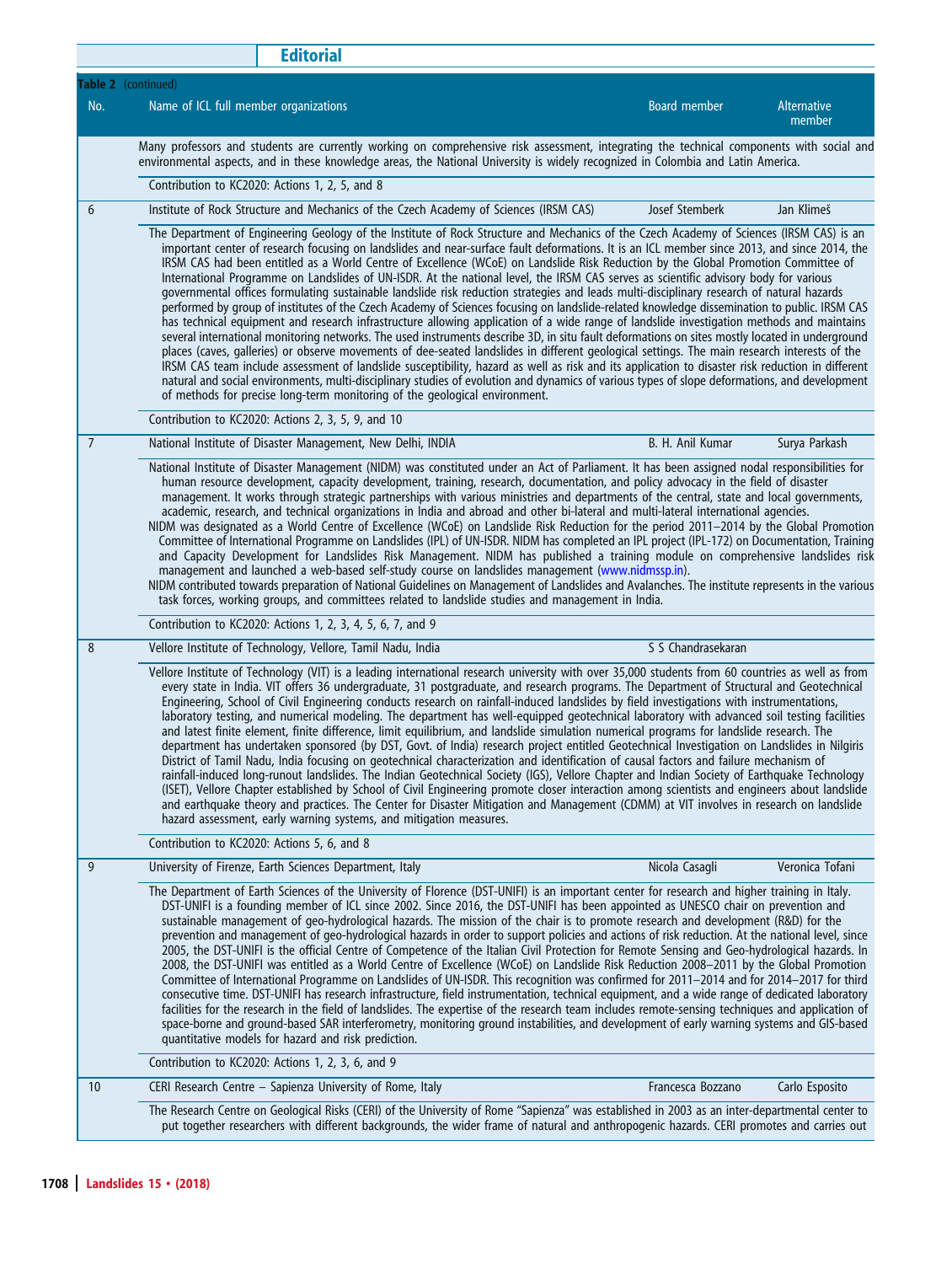|     | Table 2 (continued)                                                          |                                                                                                                                                                                                                                                                                                                                                                                                                                                                                                                                                                                                                                                                                                                                                                                                                                                                                                                                                                                                                                                                                                                                                                                                                                                                                                                                                                                                                                                                                                                                                                                                                                                                                                                                                                                                                                                                                                                                    |                   |                              |
|-----|------------------------------------------------------------------------------|------------------------------------------------------------------------------------------------------------------------------------------------------------------------------------------------------------------------------------------------------------------------------------------------------------------------------------------------------------------------------------------------------------------------------------------------------------------------------------------------------------------------------------------------------------------------------------------------------------------------------------------------------------------------------------------------------------------------------------------------------------------------------------------------------------------------------------------------------------------------------------------------------------------------------------------------------------------------------------------------------------------------------------------------------------------------------------------------------------------------------------------------------------------------------------------------------------------------------------------------------------------------------------------------------------------------------------------------------------------------------------------------------------------------------------------------------------------------------------------------------------------------------------------------------------------------------------------------------------------------------------------------------------------------------------------------------------------------------------------------------------------------------------------------------------------------------------------------------------------------------------------------------------------------------------|-------------------|------------------------------|
| No. | Name of ICL full member organizations                                        |                                                                                                                                                                                                                                                                                                                                                                                                                                                                                                                                                                                                                                                                                                                                                                                                                                                                                                                                                                                                                                                                                                                                                                                                                                                                                                                                                                                                                                                                                                                                                                                                                                                                                                                                                                                                                                                                                                                                    | Board member      | <b>Alternative</b><br>member |
|     |                                                                              | research, dissemination, and postgraduate training activities. In 2008, CERI was entitled as a World Centre of Excellence (WCoE) on Landslide<br>Risk Reduction 2008-2011 by the Global Promotion Committee of International Programme on Landslides of UN-ISDR. Since its establishment,<br>CERI has been entrusted by public authorities and private companies for consulting activities, especially for landslide-related issues. As regards<br>landslides, the researchers of CERI have expertise in numerical modeling of unstable slopes, monitoring of ground displacements-for both<br>cognitive and forecasting purposes—by means of remote sensing techniques (ground-based, space-borne), and micro/nano seismometric<br>approaches, susceptibility, and hazard assessment. CERI has a wide range of facilities, such as laboratory of soil mechanics, instrumentations for<br>ground-based (TRS, TLS, GB-InSAR) and air-borne (UAVs) monitoring, and micro- and nano-seismometers. Experimental "field laboratories"<br>have been set up and are still managed by the CERI to refine multi-platform monitoring techniques and methodologies.                                                                                                                                                                                                                                                                                                                                                                                                                                                                                                                                                                                                                                                                                                                                                                           |                   |                              |
|     | Contribution to KC2020: Actions 2, 3, 8, and 9                               |                                                                                                                                                                                                                                                                                                                                                                                                                                                                                                                                                                                                                                                                                                                                                                                                                                                                                                                                                                                                                                                                                                                                                                                                                                                                                                                                                                                                                                                                                                                                                                                                                                                                                                                                                                                                                                                                                                                                    |                   |                              |
| 11  | JSC "Hydroproject Institute," Moscow, Russia                                 |                                                                                                                                                                                                                                                                                                                                                                                                                                                                                                                                                                                                                                                                                                                                                                                                                                                                                                                                                                                                                                                                                                                                                                                                                                                                                                                                                                                                                                                                                                                                                                                                                                                                                                                                                                                                                                                                                                                                    | Alexander Strom   | Alexander<br>Piotrovskiy     |
|     | and abroad to ensure their safety.                                           | The Joint Stock Company "Designing, Surveying and Research Institute "Hydroproject" named after S.Y. Zhuk" (JSC "Hydroproject Institute"; JSC<br>"HPI") is a leading company in the field of hydraulic engineering in Russia. JSC "HPI" is a member of ICL since 2003. In 2008 JSC "HPI" together<br>with Institute of Seismology of the National Academy of Science of Kyrgyz Republic was entitled as a World Centre of Excellence (WCoE) on<br>Landslide Risk Reduction 2008-2011 by the Global Promotion Committee of International Programme on Landslides of UN-ISDR. This<br>recognition was confirmed for 2011-2014, 2014-2017, and 2017-2020. One of the core activities of the JSC "HPI" WCoE is organization of the<br>annual International Summer School on Rockslides and Related Phenomena in Kokomeren River valley (Kyrgyzstan) that has been carried out<br>since 2006 being attended by more than 100 participants from more than 20 countries. JSC "HPI" performs complex study of landslides and<br>slopes' stability, with special emphasis on seismically induced landslides both in the context of the assessment of slopes' stability during strong<br>earthquakes and of the use of large bedrock landslides as indicators of the prehistoric earthquakes at numerous hydraulic schemes in Russia                                                                                                                                                                                                                                                                                                                                                                                                                                                                                                                                                                                                         |                   |                              |
|     | Contribution to KC2020: Actions 2, 5, 8, and 9                               |                                                                                                                                                                                                                                                                                                                                                                                                                                                                                                                                                                                                                                                                                                                                                                                                                                                                                                                                                                                                                                                                                                                                                                                                                                                                                                                                                                                                                                                                                                                                                                                                                                                                                                                                                                                                                                                                                                                                    |                   |                              |
| 12  |                                                                              | Russian State Geological Prospecting University n.a. Sergo Ordzhonikidze (MGRI-RSGPU)                                                                                                                                                                                                                                                                                                                                                                                                                                                                                                                                                                                                                                                                                                                                                                                                                                                                                                                                                                                                                                                                                                                                                                                                                                                                                                                                                                                                                                                                                                                                                                                                                                                                                                                                                                                                                                              | Igor Fomenko      | Denis Gorobtsov              |
|     |                                                                              | Engineering and geological faculty of MGRI-RSGPU is an important center of investigations and higher education in Russia. MGRI-RSGPU is an ICL<br>full member since 2018. The mission of the faculty is promoting the researches and development (R&D) for warning and liquidation geological<br>and hydrogeological hazards. It is important for reasons of support and development of measures to reduce the risk. Engineering and<br>geological faculty took part in Russian sets of rules for landslide investigation development on national rate. MGRI-RSGPU has research center,<br>field equipment, technical equipment, and wide range of specific laboratory devices for researches in landslide field. Specialists of research<br>group (especially Fomenko I.K., Pendin V.V., Gorobtsov D.N.) are familiar with remote sensing, geological environment variability monitoring,<br>and quantity models creations on the base of GIS systems for hazards and risk forecasting. Engineering and geological faculty of MGRI-RSGPU<br>is a participant of Rocscience education program and has significant experience in stability estimation of landslides. The estimation bases on<br>limit equilibrium and finite element methods in 2D and 3D task definition                                                                                                                                                                                                                                                                                                                                                                                                                                                                                                                                                                                                                                                           |                   |                              |
|     | Contribution to KC2020: Actions 2, 3, 5, and 8                               |                                                                                                                                                                                                                                                                                                                                                                                                                                                                                                                                                                                                                                                                                                                                                                                                                                                                                                                                                                                                                                                                                                                                                                                                                                                                                                                                                                                                                                                                                                                                                                                                                                                                                                                                                                                                                                                                                                                                    |                   |                              |
| 13  | University of Ljubljana, Faculty of Natural Sciences and Engineering         |                                                                                                                                                                                                                                                                                                                                                                                                                                                                                                                                                                                                                                                                                                                                                                                                                                                                                                                                                                                                                                                                                                                                                                                                                                                                                                                                                                                                                                                                                                                                                                                                                                                                                                                                                                                                                                                                                                                                    | Timotej Verbovšek | <b>Tomislav Popit</b>        |
|     |                                                                              | The Faculty of Natural Sciences and Engineering at the University of Ljubljana hosts four departments, among which the Department of Geology<br>is responsible for education and research in all fields of geology, including the applied science (engineering geology, hydrogeology, GIS,<br>natural hazards, etc.). Faculty is an active member of ICL since 2016 and also a member of the Adriatic-Balkan network (ICL-ABN). In the frame<br>of ICL, researchers from the faculty have co-organized the 4th World Landslide Forum in Ljubljana in 2017. Member activities comprise<br>landslide mapping, mass movement sediment research, influence of groundwater on mass movements, field measurements and monitoring,<br>GIS modeling and morphological analyses, and knowledge transfer to students and broader public. There is an active cooperation with several<br>municipalities and local authorities plus other major institutions in the country, responsible for landslide mitigation and public awareness.                                                                                                                                                                                                                                                                                                                                                                                                                                                                                                                                                                                                                                                                                                                                                                                                                                                                                                        |                   |                              |
|     | Contribution to KC2020: Action 3, 4, 5, and 9                                |                                                                                                                                                                                                                                                                                                                                                                                                                                                                                                                                                                                                                                                                                                                                                                                                                                                                                                                                                                                                                                                                                                                                                                                                                                                                                                                                                                                                                                                                                                                                                                                                                                                                                                                                                                                                                                                                                                                                    |                   |                              |
| 14  | University of Ljubljana, Faculty of Civil and Geodetic Engineering, Slovenia |                                                                                                                                                                                                                                                                                                                                                                                                                                                                                                                                                                                                                                                                                                                                                                                                                                                                                                                                                                                                                                                                                                                                                                                                                                                                                                                                                                                                                                                                                                                                                                                                                                                                                                                                                                                                                                                                                                                                    | Matjaž Mikoš      | Ana Petkovšek                |
|     | for landslide risk reduction.                                                | The Faculty of Civil and Geodetic Engineering, University of Ljubljana (UL FGG) is an internationally recognized center for research and higher<br>education in Slovenia in these two disciplines. At the national level, since 2000, the UL FGG staff was contributing to remediation of several<br>large landslides and debris flows in Slovenia and established a good collaboration with the Administration of the Republic of Slovenia for Civil<br>Protection and Disaster Relief (URSZR). UL FGG joined ICL community in 2008. In 2008, UL FGG was entitled the World Centre of Excellence<br>(WCoE) on Landslide Risk Reduction for the period 2008–2011 by the Global Promotion Committee of International Programme on Landslides<br>of UN-ISDR. This recognition was confirmed triennially for the periods 2011-2014, 2014-2017, and 2017-2020. In 2017, UL FGG organized the<br>4th World Landslide Forum (WLF4) in Ljubljana. Since 2016, UL FGG is hosting the UNESCO Chair on Water-related Disaster Risk Reduction<br>(WRDRR) that was established at University of Ljubljana. The mission of the chair is to promote research in experimental river basins (ERB) to<br>understand water-related hazards and to mitigate them, including flash floods and landslides, and thus contributing to the International<br>Hydrological Programme as well as to international efforts for landslide risk reduction led by the International Consortium on Landslides. UL<br>FGG has human resources and research infrastructure (field and laboratory instrumentation and technical equipment) to contribute effectively<br>to landslide research and landslide risk reduction—specifically in the field of rainfall-induced landslides, flash floods and debris flows,<br>landslides in flysch, modeling mass movements, laboratory tests on suction in soils, early warning systems (EWS), and decision support systems |                   |                              |

Π

T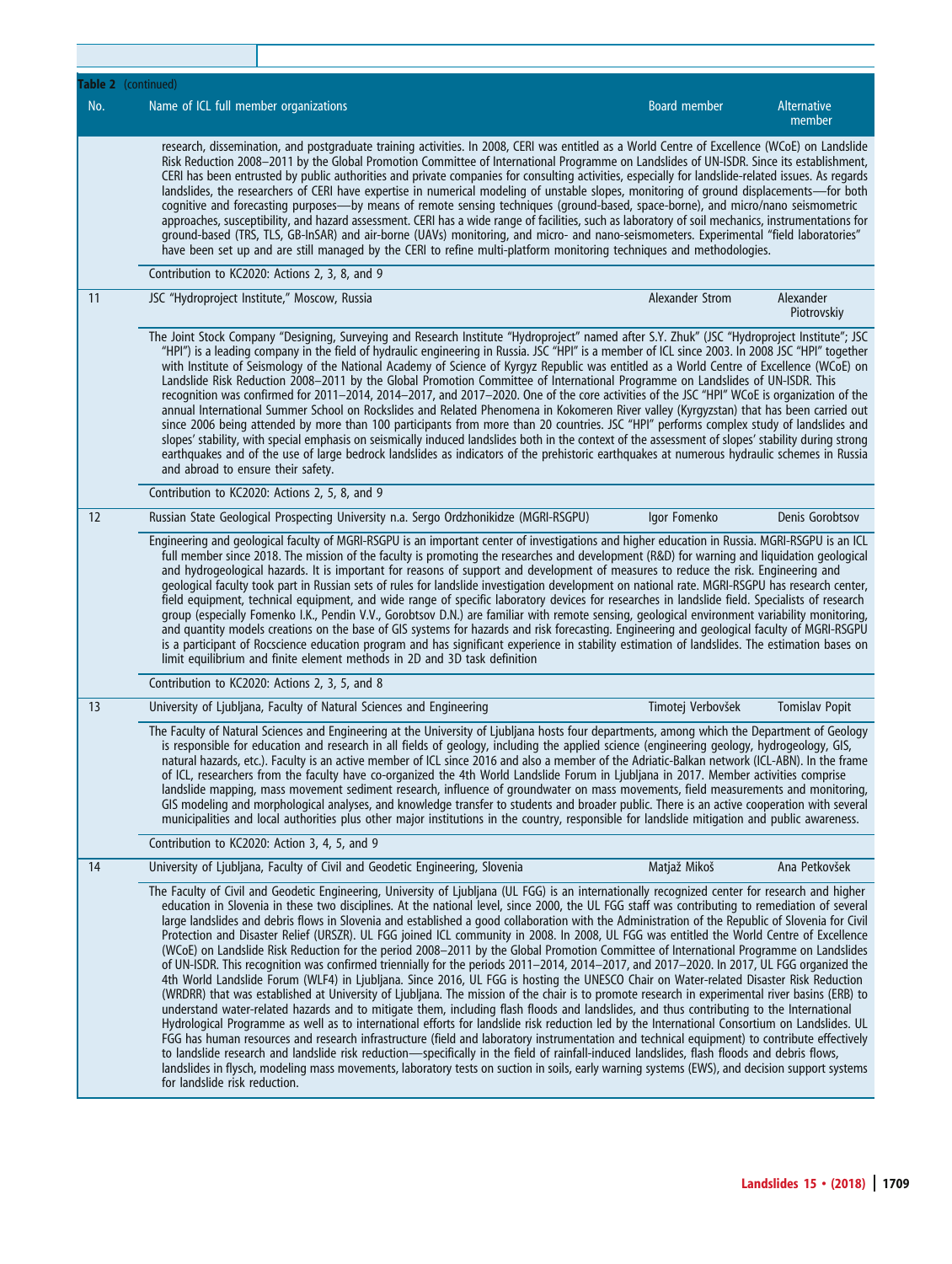|                     | <b>Editorial</b>                                                                                                                                                                                                                                                                                                                                                                                                                                                                                                                                                                                                                                                                                                                                                                                                                                                                                                                                                                                                                                                                                                                                                                                                                                                                                                                                                                                                                                                                                                                                                                                                                                                             |                          |                              |  |  |  |
|---------------------|------------------------------------------------------------------------------------------------------------------------------------------------------------------------------------------------------------------------------------------------------------------------------------------------------------------------------------------------------------------------------------------------------------------------------------------------------------------------------------------------------------------------------------------------------------------------------------------------------------------------------------------------------------------------------------------------------------------------------------------------------------------------------------------------------------------------------------------------------------------------------------------------------------------------------------------------------------------------------------------------------------------------------------------------------------------------------------------------------------------------------------------------------------------------------------------------------------------------------------------------------------------------------------------------------------------------------------------------------------------------------------------------------------------------------------------------------------------------------------------------------------------------------------------------------------------------------------------------------------------------------------------------------------------------------|--------------------------|------------------------------|--|--|--|
| Table 2 (continued) |                                                                                                                                                                                                                                                                                                                                                                                                                                                                                                                                                                                                                                                                                                                                                                                                                                                                                                                                                                                                                                                                                                                                                                                                                                                                                                                                                                                                                                                                                                                                                                                                                                                                              |                          |                              |  |  |  |
| No.                 | Name of ICL full member organizations                                                                                                                                                                                                                                                                                                                                                                                                                                                                                                                                                                                                                                                                                                                                                                                                                                                                                                                                                                                                                                                                                                                                                                                                                                                                                                                                                                                                                                                                                                                                                                                                                                        | Board member             | <b>Alternative</b><br>member |  |  |  |
|                     | Contribution to KC2020: Actions 1, 2, 3, 5, 6, and 10                                                                                                                                                                                                                                                                                                                                                                                                                                                                                                                                                                                                                                                                                                                                                                                                                                                                                                                                                                                                                                                                                                                                                                                                                                                                                                                                                                                                                                                                                                                                                                                                                        |                          |                              |  |  |  |
| 15                  | Institute of Telecommunications and Global Information Space of the National Academy of<br>Sciences of Ukraine                                                                                                                                                                                                                                                                                                                                                                                                                                                                                                                                                                                                                                                                                                                                                                                                                                                                                                                                                                                                                                                                                                                                                                                                                                                                                                                                                                                                                                                                                                                                                               | Oleksandr<br>Trofymchuk  | lurii Kaliukh                |  |  |  |
|                     | The Institute of Telecommunications and Global Information Space of the National Academy of Sciences of Ukraine (ITGIS NASU) is an important<br>center for research and higher training in Ukraine. At the national level, since 2010, the ITGIS NASU is the official Centre of Competence of the<br>Ukrainian Civil Protection for Remote Sensing and Geo-hydrological hazards. In 2017, the ITGIS NASU was entitled as a World Centre of<br>Excellence (WCoE) on Landslide Risk Reduction 2017-2020 by the Global Promotion Committee of International Programme on Landslides of<br>UN-ISDR. ITGIS NASU has research infrastructure, field instrumentation, technical equipment, and a wide range of dedicated laboratory facilities<br>for the research in the field of landslides. The expertise of the research team includes remote-sensing techniques and monitoring ground<br>instabilities and development of early warning systems and GIS-based quantitative models for hazard and risk prediction.                                                                                                                                                                                                                                                                                                                                                                                                                                                                                                                                                                                                                                                              |                          |                              |  |  |  |
|                     | Contribution to KC2020: Actions 1, 2, and 3                                                                                                                                                                                                                                                                                                                                                                                                                                                                                                                                                                                                                                                                                                                                                                                                                                                                                                                                                                                                                                                                                                                                                                                                                                                                                                                                                                                                                                                                                                                                                                                                                                  |                          |                              |  |  |  |
| 16                  | Civil and Environmental Engineering Department, California State University, Fullerton, USA                                                                                                                                                                                                                                                                                                                                                                                                                                                                                                                                                                                                                                                                                                                                                                                                                                                                                                                                                                                                                                                                                                                                                                                                                                                                                                                                                                                                                                                                                                                                                                                  | <b>Binod Tiwari</b>      |                              |  |  |  |
|                     | California State University is the largest university system in USA among the universities providing undergraduate or graduate degrees. Among its<br>23 campuses, California State University, Fullerton is one among the largest with over 40,000 student enrollments. The university currently has<br>over 4000 full time and part time faculty and staffs. The university offers 57 undergraduate and 52 graduate degrees including two doctoral<br>degrees and has been ranked by U.S. News & World Report as one among the top national universities and among 25 most innovative schools.<br>Its online graduate program in engineering has been ranked among the top 15th nationally. The civil and environmental engineering<br>department currently has over 600 undergraduate and about 300 graduate students. The department houses state-of-the-art laboratory<br>facilities for research pertinent to geotechnical engineering, water resources engineering, environmental engineering, structural engineering,<br>and geospatial engineering. The department faculty members are leaders in the nation pertinent to landslide-related research and publication.<br>The state-of-the-art geotechnical engineering research facilities such as cyclic and monotonic simple shear as well as triaxial devices, direct and<br>ring shear devices, devices measuring unsaturated soil properties, specific surface area device, seepage tank for dam-related research, slope<br>containers and rain simulators for physical modeling of slopes, large-scale shake table, four different geotechnical software used for slope<br>stability and deformation analysis. |                          |                              |  |  |  |
|                     | Contribution to KC2020: Actions 2, 3, 4, 5, 6, and 8                                                                                                                                                                                                                                                                                                                                                                                                                                                                                                                                                                                                                                                                                                                                                                                                                                                                                                                                                                                                                                                                                                                                                                                                                                                                                                                                                                                                                                                                                                                                                                                                                         |                          |                              |  |  |  |
| 17                  | Vietnam Institute of Geosciences and Mineral Resources (VIGMR), Hanoi, Vietnam                                                                                                                                                                                                                                                                                                                                                                                                                                                                                                                                                                                                                                                                                                                                                                                                                                                                                                                                                                                                                                                                                                                                                                                                                                                                                                                                                                                                                                                                                                                                                                                               | Tran Tan Van             | Trinh Xuan Hoa               |  |  |  |
|                     | VIGMR is a research and development (R&D) institution under the Ministry of Natural Resources and Environment (MONRE). Founded in 1965, the<br>main functions of VIGMR are scientific research, technological development, and postgraduate training on geology, mineral resources,<br>underground water resources, marine geology, environmental geology, karst geology, geopark and geoheritage, urban geology, medical<br>geology, and geotechnical engineering. There are currently 250 staffs working for 16 professional units under VIGMR. Since the early 1990s,<br>VIGMR has conducted various R&D projects on geohazards at different scales in Vietnam. At present, VIGMR is coordinating a State-Funded<br>Landslide Project (SFLP), namely "Investigation, assessment and warning zonation of landslides in the mountainous regions of Vietnam". This<br>nationwide project aims to systematically assess landslide susceptibility, hazard, and risk for 37 mountainous provinces of Vietnam. Being<br>recognized as a top R&D organization in Vietnam that has most experiences in the fields of geology, mineral resources, and geohazard studies,<br>VIGMR has become a member of ICL since 2015.                                                                                                                                                                                                                                                                                                                                                                                                                                                            |                          |                              |  |  |  |
|                     | Contribution to KC2020: Actions 1, 2, 3, 5, 6, 9, and 10                                                                                                                                                                                                                                                                                                                                                                                                                                                                                                                                                                                                                                                                                                                                                                                                                                                                                                                                                                                                                                                                                                                                                                                                                                                                                                                                                                                                                                                                                                                                                                                                                     |                          |                              |  |  |  |
|                     | Name of ICL associates                                                                                                                                                                                                                                                                                                                                                                                                                                                                                                                                                                                                                                                                                                                                                                                                                                                                                                                                                                                                                                                                                                                                                                                                                                                                                                                                                                                                                                                                                                                                                                                                                                                       | Representative           |                              |  |  |  |
| 18                  | Geotechnical Engineering Group (GEG), University of Salerno, Italy                                                                                                                                                                                                                                                                                                                                                                                                                                                                                                                                                                                                                                                                                                                                                                                                                                                                                                                                                                                                                                                                                                                                                                                                                                                                                                                                                                                                                                                                                                                                                                                                           | Michele Calvello         |                              |  |  |  |
|                     | GEG-UNISA is a leading research group in Europe working on a number of boundary value problems involving geomaterials, from natural soils to<br>rocks, with special attention devoted to landslides. The expertise of GEG-UNISA is relevant on laboratory testing and mechanical<br>characterization of saturated and unsaturated soils; analysis and interpretation of soil/structures displacement measurements acquired through<br>processing of innovative space-borne sensor images; assimilation of soil displacement measurements in advanced geotechnical models;<br>selection and use of advanced analytical and numerical methods for landslide modeling; definition of criteria and zoning of landslide<br>susceptibility, hazard, and vulnerability at different scales; qualitative and quantitative landslide risk assessment; local and territorial early<br>warning systems for the mitigation of the risk to life-related to weather-induced landslides; and soil reinforcement and control works against<br>landslides. GEG-UNISA founded, in 2005, the International School on "Landslide Risk Assessment and Mitigation"-LARAM (www.laram.unisa.it)<br>to offer a permanent venue for PhD students, young researchers, and renowned experts to interact and exchange ideas in the field of landslide<br>risk. The main yearly initiative of LARAM is the 2-week long doctoral school; 14 editions of the LARAM School have been held from 2006 to<br>2018.                                                                                                                                                                                               |                          |                              |  |  |  |
|                     | Contribution to KC2020: Actions 1, 2, 3, 5, and 6                                                                                                                                                                                                                                                                                                                                                                                                                                                                                                                                                                                                                                                                                                                                                                                                                                                                                                                                                                                                                                                                                                                                                                                                                                                                                                                                                                                                                                                                                                                                                                                                                            |                          |                              |  |  |  |
| 19                  | University of Sannio, Department of Sciences and Technology, Italy                                                                                                                                                                                                                                                                                                                                                                                                                                                                                                                                                                                                                                                                                                                                                                                                                                                                                                                                                                                                                                                                                                                                                                                                                                                                                                                                                                                                                                                                                                                                                                                                           | Francesco Maria Guadagno |                              |  |  |  |
|                     | The Department of Sciences and Technologies of the University of Sannio (DST-Unisannio) has acquired a strong expertise in the field of natural<br>hazards in the last 15 years, especially in the study of landslide hazard and risk. This expertise has been obtained through both collaborations<br>and agreements with local and national research centers and institutions and coordination of several international and EU projects. At the<br>national level, the DST-Unisannio is Centres of Competence on Hydrogeological Risk on behalf of the Italian Civil Protection Department. The<br>EU research projects in collaboration with other national and foreign universities and research centers are focused at providing innovative<br>teaching methods for the dissemination of fundamental aspects of geological hazards and associated risks, on the one hand, or specifically                                                                                                                                                                                                                                                                                                                                                                                                                                                                                                                                                                                                                                                                                                                                                                               |                          |                              |  |  |  |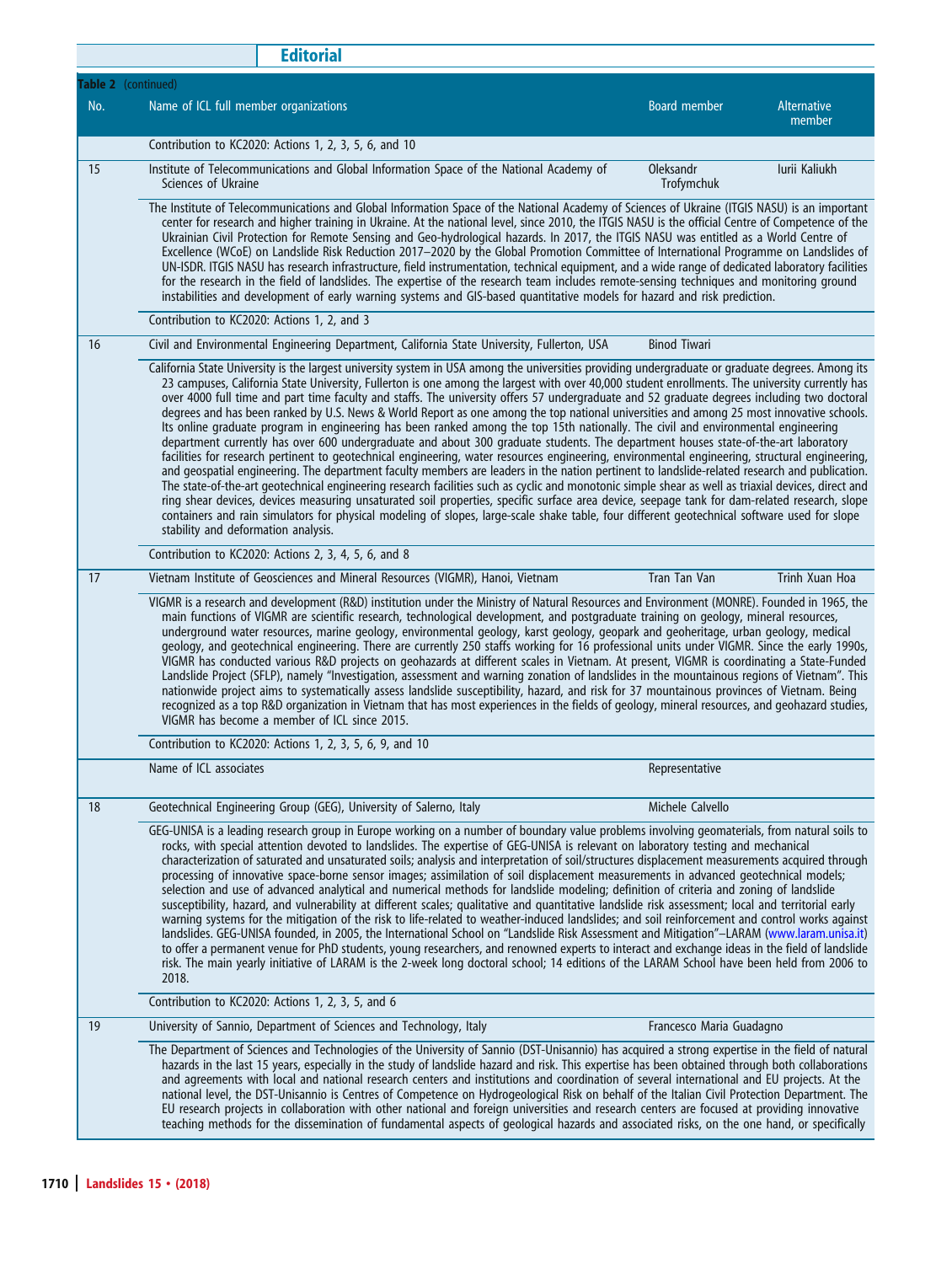|     | <b>Table 2</b> (continued)                                                                                                                                                                                                                                                                                                                                                                                                                                                                                                                                                                                                                                                                                                                                                                                                                                                                                                                                                                                                                                                                                                                                                                                                                                                                                                                                                                                                                                                                                                              |                     |                              |
|-----|-----------------------------------------------------------------------------------------------------------------------------------------------------------------------------------------------------------------------------------------------------------------------------------------------------------------------------------------------------------------------------------------------------------------------------------------------------------------------------------------------------------------------------------------------------------------------------------------------------------------------------------------------------------------------------------------------------------------------------------------------------------------------------------------------------------------------------------------------------------------------------------------------------------------------------------------------------------------------------------------------------------------------------------------------------------------------------------------------------------------------------------------------------------------------------------------------------------------------------------------------------------------------------------------------------------------------------------------------------------------------------------------------------------------------------------------------------------------------------------------------------------------------------------------|---------------------|------------------------------|
| No. | Name of ICL full member organizations                                                                                                                                                                                                                                                                                                                                                                                                                                                                                                                                                                                                                                                                                                                                                                                                                                                                                                                                                                                                                                                                                                                                                                                                                                                                                                                                                                                                                                                                                                   | <b>Board member</b> | <b>Alternative</b><br>member |
|     | designed to support civil protection actions, on the other hand. DST-Unisannio has recently completed new research infrastructures; part of<br>that are devoted to landslide characterization and monitoring with a wide range of field and laboratory equipment for landslide detection and<br>monitoring. Further expertise of the research team includes advanced hydrogeological and seismic response modeling and self-development of<br>low-cost sensors and equipments for landslide monitoring.                                                                                                                                                                                                                                                                                                                                                                                                                                                                                                                                                                                                                                                                                                                                                                                                                                                                                                                                                                                                                                 |                     |                              |
|     | Contribution to KC2020: Actions 1, 2, 3, 5, and 6                                                                                                                                                                                                                                                                                                                                                                                                                                                                                                                                                                                                                                                                                                                                                                                                                                                                                                                                                                                                                                                                                                                                                                                                                                                                                                                                                                                                                                                                                       |                     |                              |
| 20  | Sergeev Institute of Environmental Geoscience, Russian Academy of Sciences (IEG RAS)                                                                                                                                                                                                                                                                                                                                                                                                                                                                                                                                                                                                                                                                                                                                                                                                                                                                                                                                                                                                                                                                                                                                                                                                                                                                                                                                                                                                                                                    | Valentina Svalova   |                              |
|     | Sergeev Institute of Environmental Geoscience RAS is the staff of skilled specialists, including one academician, one corresponding member of the<br>RAS, 10 DSc, and 40 PhD. The institute carries out the basic and applied researches in the fields of environmental geology, engineering<br>geology, hydrogeology, seismology, landslides, natural risk as well as coordinates these studies within the scope of state, academic, and<br>municipal programs. IEG RAS participates in the state programs: safety, global changes, and the development of the system of seismic<br>observations and prediction of earthquakes; branch program environmental safety of Russia; and municipal program safety of Moscow, and<br>Science for Moscow. IEG RAS participates in the state examination of projects for construction of environmentally hazardous and responsible<br>constructions by the section assessment of the effect on the environment. IEG RAS participates in the composing of the state (national) report<br>on the state and use of lands of Russian Federation and the state report on the state of protection of Russian Federation population and area<br>from emergencies of natural and technological origin.<br>IEG RAS is the co-founder of a scientific journal <i>Environ</i> mental Geoscience (Geoekologiya). Engineering geology. Hydrogeology. Geocryology.                                                                                                                                            |                     |                              |
|     | Contribution to KC2020: Actions 1, 2, 3 4, 5, and 9                                                                                                                                                                                                                                                                                                                                                                                                                                                                                                                                                                                                                                                                                                                                                                                                                                                                                                                                                                                                                                                                                                                                                                                                                                                                                                                                                                                                                                                                                     |                     |                              |
| 21  | TEMPOS environmental civil engineering, Ltd, Ljubljana, Slovenia                                                                                                                                                                                                                                                                                                                                                                                                                                                                                                                                                                                                                                                                                                                                                                                                                                                                                                                                                                                                                                                                                                                                                                                                                                                                                                                                                                                                                                                                        | Jošt Sodnik         |                              |
|     | TEMPOS, environmental civil engineering Ltd, is a private consulting company working in the field of water management, torrent control, slope<br>stability and landslides, floods, and erosion. TEMPOS Ltd. expertise is relevant on numerical modeling of floods and debris flows, hydrological<br>modeling, slope stability analysis, geotechnical research and survey, geological mapping, hazard assessment, design of control works, river<br>training, and hydrotechnical and geotechnical structures. Our clients are state institutions, municipalities, and other consulting companies that<br>need specialists from our field of expertise. We provide complete services from numerical modeling and analysis phase to final execution<br>design phase. Our strategy is to combine new methodologies and approaches with practical solutions. In this way, we can provide the best<br>solutions for our clients. We are present in Slovenia and abroad.                                                                                                                                                                                                                                                                                                                                                                                                                                                                                                                                                                       |                     |                              |
|     | Contribution to KC2020: Actions 1, 2, 3, 5, and 9                                                                                                                                                                                                                                                                                                                                                                                                                                                                                                                                                                                                                                                                                                                                                                                                                                                                                                                                                                                                                                                                                                                                                                                                                                                                                                                                                                                                                                                                                       |                     |                              |
|     | Name of ICL supporter                                                                                                                                                                                                                                                                                                                                                                                                                                                                                                                                                                                                                                                                                                                                                                                                                                                                                                                                                                                                                                                                                                                                                                                                                                                                                                                                                                                                                                                                                                                   | Representative      |                              |
| 22  | IDS GeoRadar s.r.l., Pisa, Italy                                                                                                                                                                                                                                                                                                                                                                                                                                                                                                                                                                                                                                                                                                                                                                                                                                                                                                                                                                                                                                                                                                                                                                                                                                                                                                                                                                                                                                                                                                        | Sergio Padovani     |                              |
|     | IDS GeoRadar, part of Hexagon, is a leading provider of multi-frequency, multi-channel Ground Penetrating Radar (GPR) and Interferometric<br>Technology solutions for environmental/geological risk management. It is the world's first producer of a next generation radar system: a full 3D<br>SAR Radar based on the ArcSAR technology that offer maximum flexibility to any monitoring scenario, (also for super-wide coverage scenario)<br>with a high resolution and accuracy in a very fast scan time.<br>"IBIS" and "HYDRA" solutions have revolutionized the traditional approach to measuring the movements and deformations of large areas (landslides,<br>slopes, volcanoes, glaciers, etc.) and of structures (dams, bridges, towers, buildings, etc.) with an accuracy up to 0.1 mm in all weather conditions,<br>thanks to an automatic advanced atmospheric corrections.<br>Interferometric radars are supplied along with a dedicated software suite that provides automatic real-time processing of radar data, visualization of<br>displacement maps with multiple analysis options, and the possibility to create multiple hazard-maps with user-defined alarm criteria for active<br>monitoring. The software allows a very easy interpretation, thanks to a user friendly interface and a 3D representation and visual imaging. Long<br>datasets for geotechnical back analysis, data import and export, and the full process does not need any human intervention, thanks to completely<br>automated operations. |                     |                              |
|     | Contribution to KC2020: Actions 1, 2, 3, 8, and 10                                                                                                                                                                                                                                                                                                                                                                                                                                                                                                                                                                                                                                                                                                                                                                                                                                                                                                                                                                                                                                                                                                                                                                                                                                                                                                                                                                                                                                                                                      |                     |                              |

T